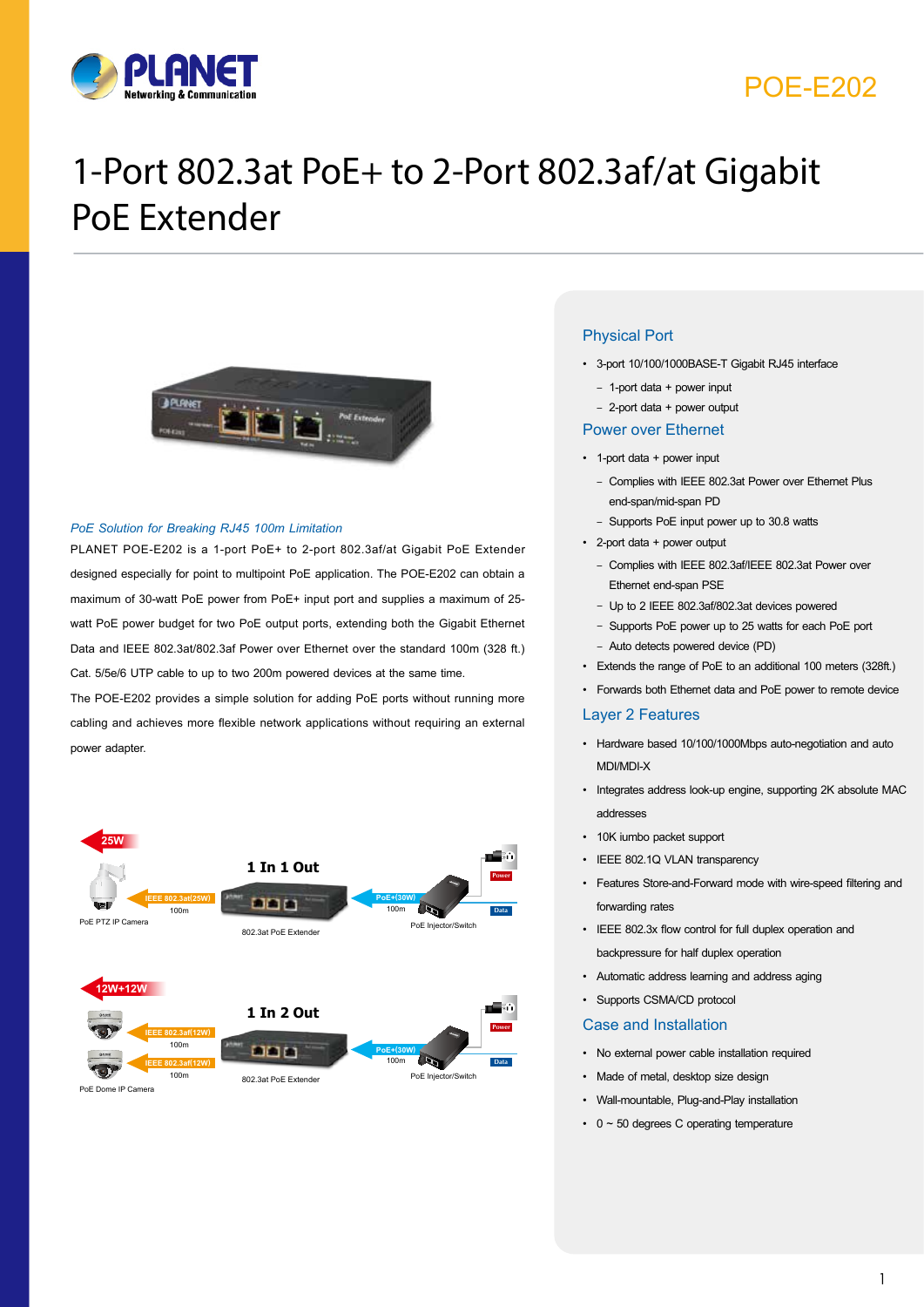

POE-E202

#### *Plug and Play Installation*

The POE-E202 is quite easy to be installed by simple plug and play. It is used between a power source equipment (PSE) and a powered device (PD). The POE-E202 injects power to the PD without affecting the data transmission performance. The POE-E202 offers a cost-effective and quick solution to doubling the standard range of PoE from 100 to 200 meters. The POE-E202 is designed in a compact box containing three RJ45 ports, of which one "PoE IN" port functions as PoE (Data and Power) input and the other two "PoE OUT" ports function as PoE output. The "PoE OUT" port is also the power injector that transmits DC voltage over the Cat5/5e/6 cable and transfers data and power simultaneously between the PSE and PD.



### **Applications**

#### *One Power Sourcing for Multi Powered Devices Solution*

Is 100-meter cable long enough for a wide range of IP surveillance deployments? The answer is certainly not. To achieve the benefits of IP surveillance and the long-distance IP camera distribution, PLANET POE-E202 is quite a useful Gigabit PoE extender if users have most of their network already set up, and hope to expand network communications and overcome cable distance limitations offering connections to devices in locations where traditional networking does not allow.

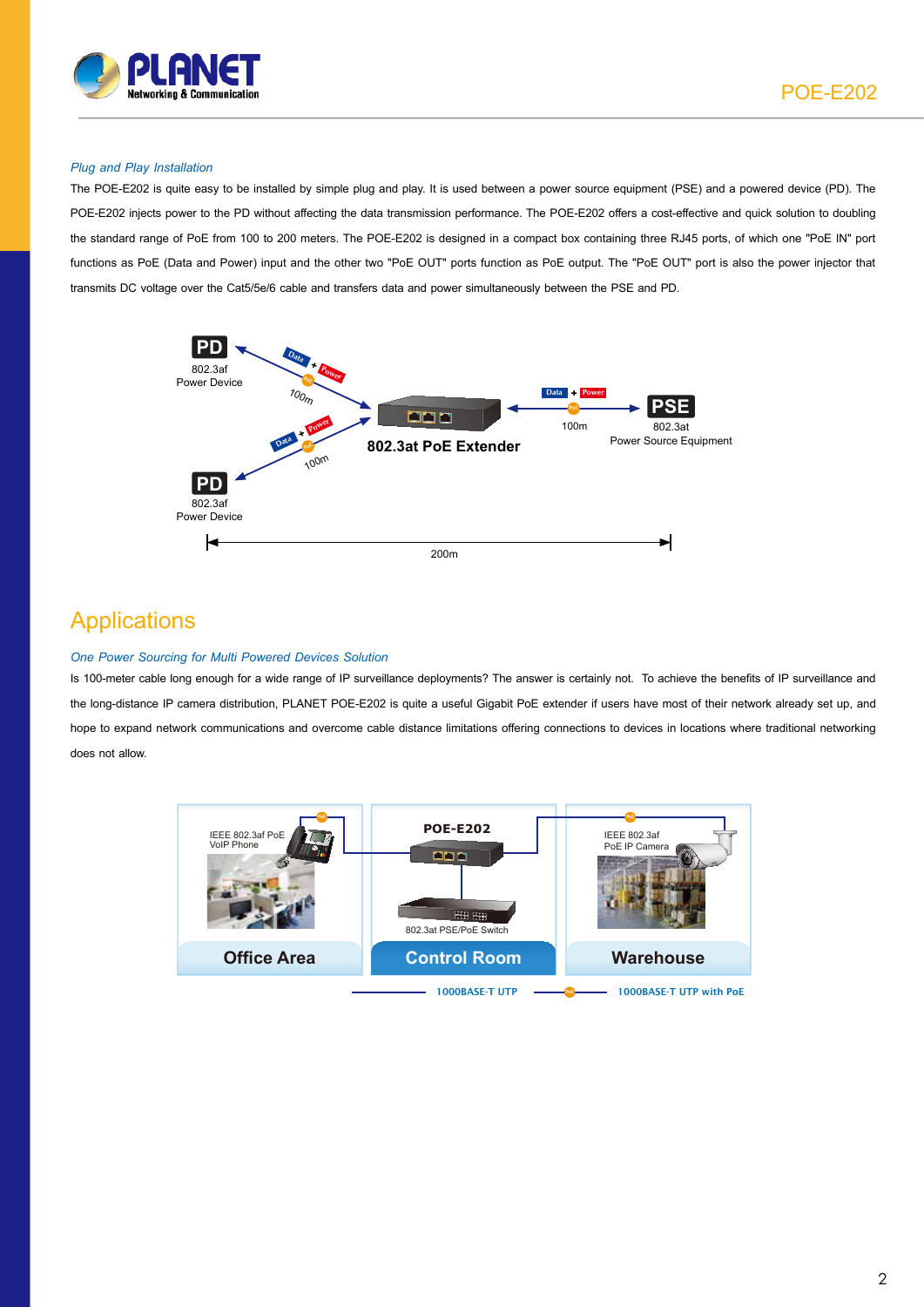

**Specifications** 

| Model                          | <b>POE-E202</b>                                                                                                                                                                                                           |
|--------------------------------|---------------------------------------------------------------------------------------------------------------------------------------------------------------------------------------------------------------------------|
| <b>Interfaces</b>              |                                                                                                                                                                                                                           |
| PoE IN                         | 1 x 10/100/1000BASE-T Ethernet with IEEE 802.3at PoE "Data + DC power" in<br>auto MDI/MDI-X, auto-negotiation RJ45 connector                                                                                              |
| PoE OUT                        | 2 x 10/100/1000BASE-T Ethernet with IEEE 802.3at/802.3af PoE "Data + DC power" out<br>auto MDI/MDI-X, auto-negotiation RJ45 connector                                                                                     |
| <b>Power over Ethernet</b>     |                                                                                                                                                                                                                           |
| PoE Standard                   | "PoE In" Port<br>IEEE 802.3at Power over Ethernet Plus end-span/mid-span PD class 4 PD<br>Per "PoE Out" Port<br>IEEE 802.3at Power over Ethernet Plus end-span PSE<br>IEEE 802.3af Power over Ethernet end-span PSE       |
| PoE Power Supply Type          | End-span (Type A)                                                                                                                                                                                                         |
| PoE Power                      | "PoE In" Port<br>52~56V DC, max. 30.8 watts<br>Per "PoE Out" Port<br>44~55V DC, max. 25 watts                                                                                                                             |
| Power Pin Assignment           | "PoE In" Port<br>$1/2$ (+), $3/6$ (-); $4/5$ (+), $7/8$ (-)<br>Per "PoE Out" Port<br>$1/2$ (+), $3/6$ (-)                                                                                                                 |
| <b>Hardware Specifications</b> |                                                                                                                                                                                                                           |
| Data Rate                      | 10/100/1000Mbps                                                                                                                                                                                                           |
| <b>MAC Address Table</b>       | 2K                                                                                                                                                                                                                        |
| Data Buffer                    | 2Mbits                                                                                                                                                                                                                    |
| <b>Switch Architecture</b>     | Store-and-Forward                                                                                                                                                                                                         |
| <b>Switch Fabric</b>           | 6Gbps                                                                                                                                                                                                                     |
| Switch Throughput              | 4.46Mpps @ 64 bytes                                                                                                                                                                                                       |
| Jumbo Frame                    | 10KB                                                                                                                                                                                                                      |
| <b>Flow Control</b>            | IEEE 802.3x pause frame for full duplex<br>Back pressure for half duplex                                                                                                                                                  |
| <b>LED Indicators</b>          | "PoE In" Port: PoE-in-Use x 1 (orange), LNK/ACT x 1 (green)<br>"PoE Out" Port 1: PoE-in-Use x 1 (orange), LNK/ACT x 1 (green)<br>"PoE Out" Port 2: PoE-in-Use x 1 (orange), LNK/ACT x 1 (green)                           |
| Protection                     | ESD (Ethernet): 2KV (TBD)<br>Surge (EFT for power): 2KV (TBD)                                                                                                                                                             |
| Enclosure                      | Metal                                                                                                                                                                                                                     |
| Installation                   | Wall mountable                                                                                                                                                                                                            |
| Dimensions (W x D x H)         | 140 x 77 x 28 mm                                                                                                                                                                                                          |
| Weight                         | 234q                                                                                                                                                                                                                      |
| <b>Power Requirements</b>      | IEEE 802.3at compliant with voltage within 52V-56V DC                                                                                                                                                                     |
| Power Consumption              | 1.6 watts/5.5BTU (System on with PoE input)<br>2.2 watts/7.5BTU (Ethernet full loading without PoE function)<br>36 watts/122.8BTU (Full loading with PoE function)                                                        |
| <b>Network Cable</b>           | 10BASE-T: 4-pair UTP Cat. 5 up to 100m (328ft)<br>100BASE-TX: 4-pair UTP Cat. 5 up to 100m (328ft)<br>1000BASE-T: 4-pair UTP Cat. 5e, 6, up to 100m (328ft)<br>EIA/TIA-568 100-ohm STP (100m, 328ft)                      |
| <b>Standard Conformance</b>    |                                                                                                                                                                                                                           |
| <b>Regulatory Compliance</b>   | FCC Part 15 Class A, CE                                                                                                                                                                                                   |
| <b>Standard Compliance</b>     | IEEE 802.3 10BASE-T Ethernet<br>IEEE 802.3u 100BASE-TX Fast Ethernet<br>IEEE 802.3ab 1000BASE-T Gigabit Ethernet<br>IEEE 802.3af Power over Ethernet<br>IEEE 802.3at Power over Ethernet Plus<br>IEEE 802.3x Flow Control |
| Environment                    |                                                                                                                                                                                                                           |
| Operating                      | Temperature: $0 \sim 50$ degrees C<br>Relative Humidity: $5 \sim 95\%$ (non-condensing)                                                                                                                                   |
| Storage                        | Temperature: -10 $\sim$ 70 degrees C<br>Relative Humidity: $5 \sim 95\%$ (non-condensing)                                                                                                                                 |